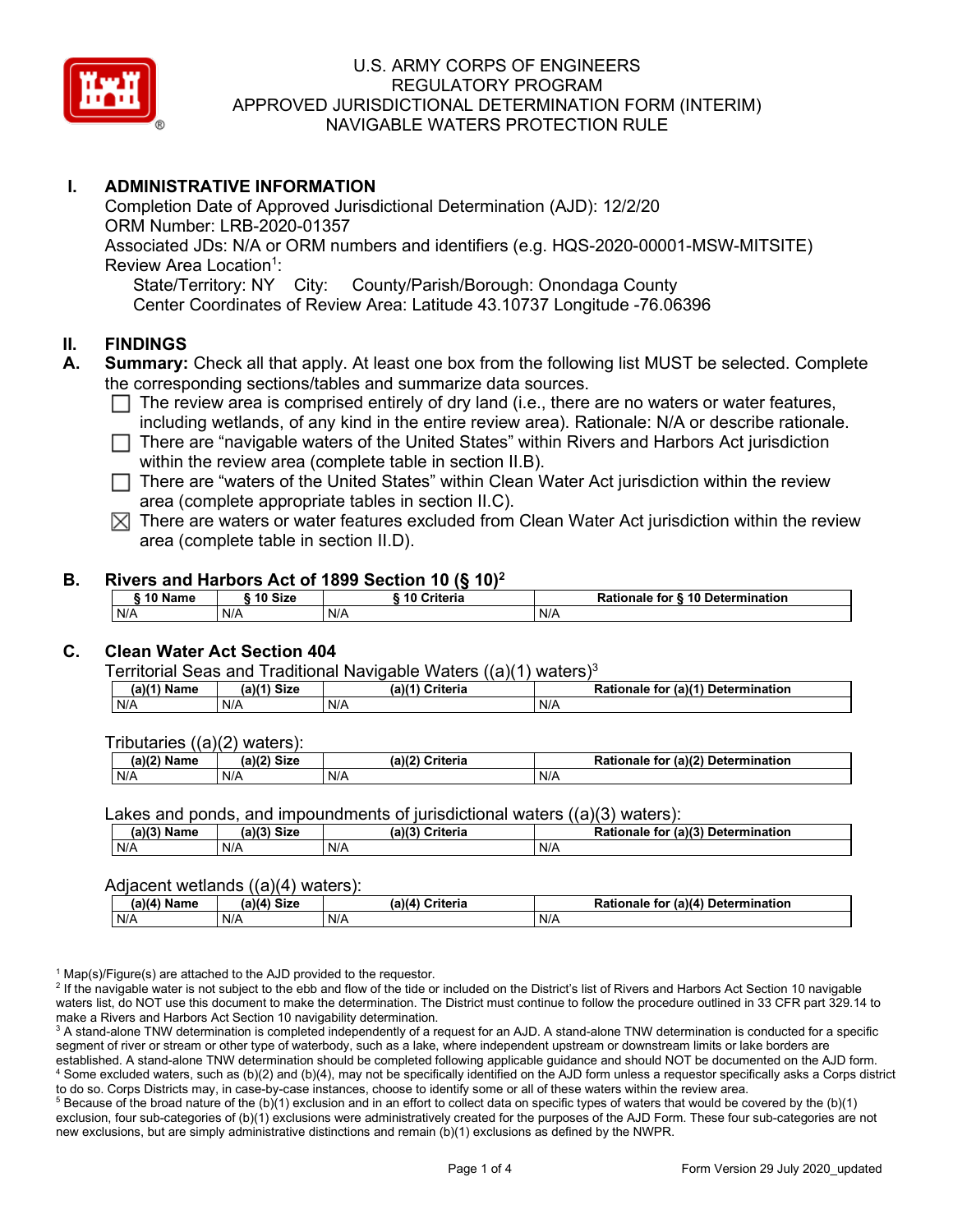

# **D. Excluded Waters or Features**

Excluded waters  $((b)(1) - (b)(12))^4$ :

| <b>Exclusion Name</b>    | <b>Exclusion Size</b> | Exclusion <sup>5</sup>              | <b>Rationale for Exclusion Determination</b>                                                                                                                                                                                                                                                                                                                                                                                                                                                                                                                                                                                                                                                                                                                                                                                                                                                                                                                                                                                                                                                                                                                                                                                                                                                                                                                                                                                                                                                                                                                                                                                                                                                                                                                                                                                                                                                                                                                                                                                                                                                                                                                                                                             |
|--------------------------|-----------------------|-------------------------------------|--------------------------------------------------------------------------------------------------------------------------------------------------------------------------------------------------------------------------------------------------------------------------------------------------------------------------------------------------------------------------------------------------------------------------------------------------------------------------------------------------------------------------------------------------------------------------------------------------------------------------------------------------------------------------------------------------------------------------------------------------------------------------------------------------------------------------------------------------------------------------------------------------------------------------------------------------------------------------------------------------------------------------------------------------------------------------------------------------------------------------------------------------------------------------------------------------------------------------------------------------------------------------------------------------------------------------------------------------------------------------------------------------------------------------------------------------------------------------------------------------------------------------------------------------------------------------------------------------------------------------------------------------------------------------------------------------------------------------------------------------------------------------------------------------------------------------------------------------------------------------------------------------------------------------------------------------------------------------------------------------------------------------------------------------------------------------------------------------------------------------------------------------------------------------------------------------------------------------|
| Wetland A/B              | 10 acres              | (b)(1) Non-adjacent wetland         | Wetland A/B is a 10-acre emergent wetland on site,<br>continuing off-site and abutting a roadside ditch along<br>Badgley Road. No channel was observed within the<br>wetland, until the very end off-site, where it appeared to<br>be an ephemeral channel and drained into the roadside<br>ditch. The in-house resources show potential flow to<br>both the northwest and northeast. A site visit was<br>conducted and found that the wetland flows to the<br>northeast into the roadside ditch. The roadside ditch<br>follows the south side of Badgley Road for<br>approximately 100 feet, where it is culverted under<br>Badgley Road to the north, where it then piped along<br>the west side of the road for approximately 475 feet<br>before it opens into a roadside ditch, ultimately meeting<br>the North Branch of Ley Creek, approximately 1,900<br>feet north of the Badgley Road intersection.<br>The ditch off-site along Badgley Road appears to be an<br>excavated ditch and is located entirely within upland<br>soils. Progressing north along Fly Road, the ditch was<br>constructed in a mix of soil types, ranging from 1-99%<br>hydric. The NHD does not identify either ditch as a<br>tributary.<br>This ditch along Badgley Road does not relocate a<br>tributary, was not constructed in a tributary, and was<br>not constructed in an adjacent wetland.<br>While some aerial photos (eg., 1994 NYS<br>Orthoimagery) indicate a channel within the wetland,<br>suggesting the presence of a tributary, one was not<br>found during the October 2020 site inspection. It is<br>likely that this large wetland was ditched at one time,<br>and now is reverting into a wetland with no channel.<br>This is supported by comparing the past delineations,<br>as this wetland is getting larger in recent years.<br>Based on the information examined, the wetland does<br>not abut an $(a)(1)$ through $(a)(3)$ water, nor is the<br>wetland inundated by flooding by an $(a)(1)$ through $a(3)$<br>water, is not separated from an $(a)(1)$ through $(a)(3)$<br>water via a natural berm or barrier, and is not separated<br>from an $a(1) - a(3)$ water via an artificial<br>structure/feature. |
| Stormwater<br>management | $0.21$ acres          | (b)(10) Stormwater Control features | The stormwater managements ponds A and B were<br>constructed in upland, based upon DA Processing No.                                                                                                                                                                                                                                                                                                                                                                                                                                                                                                                                                                                                                                                                                                                                                                                                                                                                                                                                                                                                                                                                                                                                                                                                                                                                                                                                                                                                                                                                                                                                                                                                                                                                                                                                                                                                                                                                                                                                                                                                                                                                                                                     |
| pond A                   |                       |                                     | 2007-01616, where the ponds were identified outside of                                                                                                                                                                                                                                                                                                                                                                                                                                                                                                                                                                                                                                                                                                                                                                                                                                                                                                                                                                                                                                                                                                                                                                                                                                                                                                                                                                                                                                                                                                                                                                                                                                                                                                                                                                                                                                                                                                                                                                                                                                                                                                                                                                   |

 $1$  Map(s)/Figure(s) are attached to the AJD provided to the requestor.

<sup>2</sup> If the navigable water is not subject to the ebb and flow of the tide or included on the District's list of Rivers and Harbors Act Section 10 navigable waters list, do NOT use this document to make the determination. The District must continue to follow the procedure outlined in 33 CFR part 329.14 to make a Rivers and Harbors Act Section 10 navigability determination.

<sup>3</sup> A stand-alone TNW determination is completed independently of a request for an AJD. A stand-alone TNW determination is conducted for a specific segment of river or stream or other type of waterbody, such as a lake, where independent upstream or downstream limits or lake borders are established. A stand-alone TNW determination should be completed following applicable guidance and should NOT be documented on the AJD form. <sup>4</sup> Some excluded waters, such as (b)(2) and (b)(4), may not be specifically identified on the AJD form unless a requestor specifically asks a Corps district to do so. Corps Districts may, in case-by-case instances, choose to identify some or all of these waters within the review area.

<sup>5</sup> Because of the broad nature of the (b)(1) exclusion and in an effort to collect data on specific types of waters that would be covered by the (b)(1) exclusion, four sub-categories of (b)(1) exclusions were administratively created for the purposes of the AJD Form. These four sub-categories are not new exclusions, but are simply administrative distinctions and remain (b)(1) exclusions as defined by the NWPR.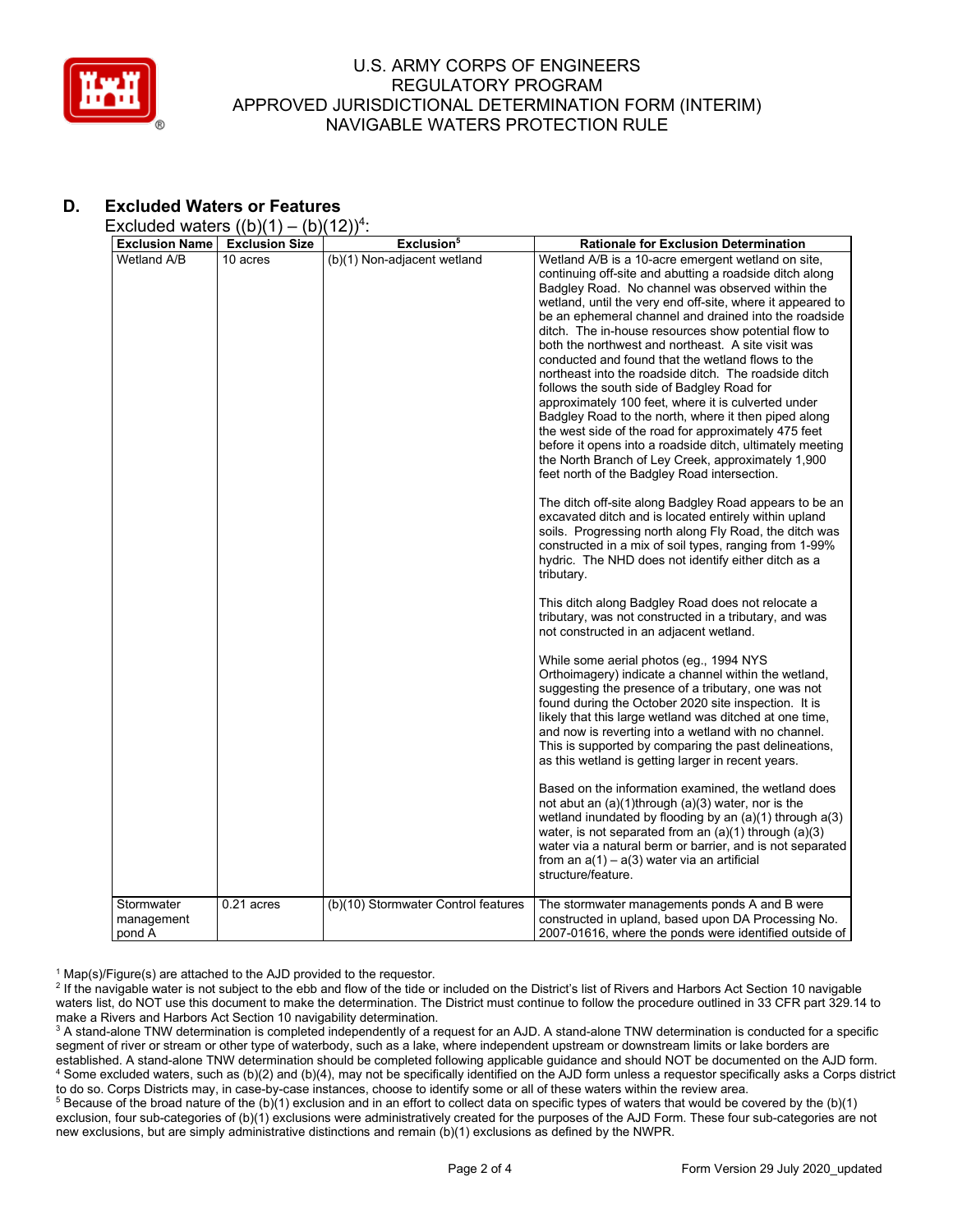

|                                    |              |                                     | Wetland A. The impacts associated with the outlet to<br>the pond was authorized into Wetland A (203 square<br>feet). Based upon Google Earth Pro imagery, the<br>ponds were being constructed in a May 2008 photo.                                                                                                                                                                   |
|------------------------------------|--------------|-------------------------------------|--------------------------------------------------------------------------------------------------------------------------------------------------------------------------------------------------------------------------------------------------------------------------------------------------------------------------------------------------------------------------------------|
| Stormwater<br>Management<br>Pond B | $0.36$ acres | (b)(10) Stormwater Control features | The stormwater managements ponds A and B were<br>constructed in upland, based upon DA Processing No.<br>2007-01616, where the ponds were identified outside of<br>Wetland A. The impacts associated with the outlet to<br>the pond was authorized into Wetland A (203 square<br>feet). Based upon Google Earth Pro imagery, the<br>ponds were being constructed in a May 2008 photo. |

# **III. SUPPORTING INFORMATION**

- **A. Select/enter all resources** that were used to aid in this determination and attach data/maps to this document and/or references/citations in the administrative record, as appropriate.
	- **\_x\_** Information submitted by, or on behalf of, the applicant/consultant: *Title(s) and date(s). AECC, Wetland Delineation Report, October 2020*

This information *is* sufficient for purposes of this AJD.

- **\_\_\_** Data sheets prepared by the Corps: *Title(s) and/or date(s).*
- **\_x\_** Photographs: *(NA, aerial, other, aerial and other) Title(s) and/or date(s). On-site photos provided in wetland delineation report, as well as taken during USACE site inspection. Aerial imagery review from NYS Orthoimagery as well as Google Earth Pro.*
- **\_x\_** Corps Site visit(s) conducted on: *Date(s). 10/30/2020 by Mike Uitvlugt*
- **\_x\_** Previous Jurisdictional Determinations (AJDs or PJDs): *ORM Number(s) and date(s). LRB-2015-01162, January 19, 2016. This determination included an AJD and PJD for the southern portion of the site that is included in the current delineation. Wetland B/C was delineated in the same area as the current Wetland A/B and was included in the PJD. The portion of the AJD was south of the current delineation limits. Prior to this, under DA Processing No. 2007-01616, an AJD and NWP 18 were issued for the project site. Wetland A/B has grown since this time but was generally delineated in the same area. The AJD noted that the wetland was connected to a roadside ditch, with ultimate connection through roadside ditches to the North Branch of Ley Creek. This JD and permit also identified the proposed stormwater ponds in an upland area.*
	- **\_\_\_** Antecedent Precipitation Tool: *provide detailed discussion in Section III.B.*
- **\_x\_** USDA NRCS Soil Survey: *Title(s) and/or date(s). websoil survey, accessed 10/8/2020*
- **\_x\_** USFWS NWI maps: *Title(s) and/or date(s). Syracuse East Quad.*
- **\_x\_** USGS topographic maps: *Title(s) and/or date(s). Syracuse East Quad 1:24K*

### **Other data sources used to aid in this determination:**

| Data.<br>S<br>(select)<br>oource | date<br>∵relevant<br>. information<br>other<br>Name .<br>and<br>and/or a |
|----------------------------------|--------------------------------------------------------------------------|
| 1000<br>Sources                  | N/A.                                                                     |
| 10D<br>Sources<br>'SDA           | N/A.                                                                     |

 $1$  Map(s)/Figure(s) are attached to the AJD provided to the requestor.

<sup>2</sup> If the navigable water is not subject to the ebb and flow of the tide or included on the District's list of Rivers and Harbors Act Section 10 navigable waters list, do NOT use this document to make the determination. The District must continue to follow the procedure outlined in 33 CFR part 329.14 to make a Rivers and Harbors Act Section 10 navigability determination.

<sup>3</sup> A stand-alone TNW determination is completed independently of a request for an AJD. A stand-alone TNW determination is conducted for a specific segment of river or stream or other type of waterbody, such as a lake, where independent upstream or downstream limits or lake borders are established. A stand-alone TNW determination should be completed following applicable guidance and should NOT be documented on the AJD form. <sup>4</sup> Some excluded waters, such as (b)(2) and (b)(4), may not be specifically identified on the AJD form unless a requestor specifically asks a Corps district to do so. Corps Districts may, in case-by-case instances, choose to identify some or all of these waters within the review area.

 $5$  Because of the broad nature of the (b)(1) exclusion and in an effort to collect data on specific types of waters that would be covered by the (b)(1) exclusion, four sub-categories of (b)(1) exclusions were administratively created for the purposes of the AJD Form. These four sub-categories are not new exclusions, but are simply administrative distinctions and remain (b)(1) exclusions as defined by the NWPR.